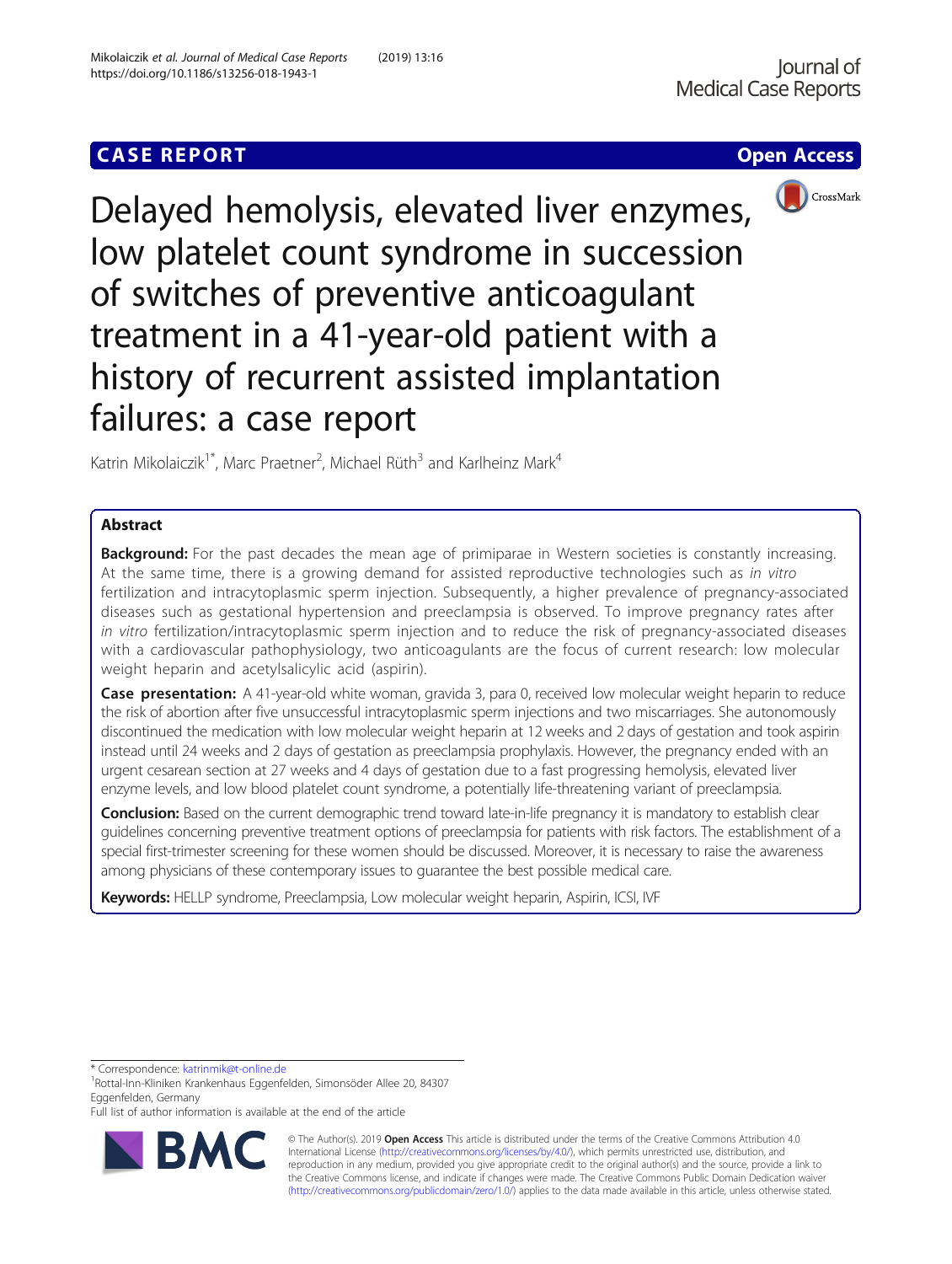## Background

In Western societies the mean age of women giving birth to their first child is constantly increasing [\[1](#page-3-0), [2](#page-3-0)]. This epidemiological trend is accompanied by higher rates of infertility, preterm delivery, and a rising incidence of pregnancy-associated diseases such as maternal diabetes, chronic hypertension, and preeclampsia [\[3](#page-3-0)–[5](#page-3-0)]. At the same time there is a growing demand for assisted reproductive technologies such as in vitro fertilizations (IVFs) and intracytoplasmic sperm injections (ICSIs) [[4](#page-3-0), [6](#page-3-0)]. Therefore, current clinical research focuses not only on improving pregnancy rates after IVF/ICSI but also on reducing the risks of developing pregnancy-associated complications. As increased thrombin generation, inflammation, and vascular lesions are regarded as the pathophysiological hallmarks of preeclampsia and recurrent abortions, two anticoagulants are currently in use as preventive treatments: low molecular weight heparin (LMWH) and acetylsalicylic acid (aspirin) [\[7\]](#page-4-0).

Whereas most data do not support a beneficial effect of aspirin on pregnancy rates after IVF/ICSI, the application of LMWH seems to improve birth rates, particularly after recurrent implantation failures [\[8](#page-4-0)–[12](#page-4-0)]. Regarding preeclampsia, the prophylactic use of aspirin is discussed ambivalently in the literature. However, the latest clinical data suggest that patients with higher risk factors, such as history of preeclampsia, seem to benefit from aspirin, especially when the therapy is initiated in early pregnancy [\[13](#page-4-0)–[16\]](#page-4-0). LMWH alone as well as in combination with aspirin seems to be able to reduce the prevalence of preeclampsia [\[17](#page-4-0)–[21\]](#page-4-0). Despite these positive findings, a recent meta-analysis from 2016 was not able to detect a beneficial effect of LMWH on recurrent placental-mediated complications such as preeclampsia in women at risk [\[22\]](#page-4-0). In summary, the existing data do not allow us to draw final clinical conclusions due to the mixed results reported in the current literature.

In this report the case of a 41-year-old patient will be discussed; she was treated with LMWH for the first fortnight after ICSI. She continued the treatment with LMWH until 12 weeks and 2 days of gestation and then decided to take aspirin instead until 24 weeks and 2 days of gestation. Based on her own literature research she decided to adjust her medication autonomously to reduce the risks of another abortion or preeclampsia. The pregnancy ended with an urgent cesarean section (C-section) at 27 weeks and 4 days of gestation due to fast progressing hemolysis, elevated liver enzyme levels, and low blood platelet count (HELLP) syndrome, a potentially life-threatening variant of preeclampsia characterized by the core symptoms: hemolysis, elevated liver enzymes, and low platelets [\[23\]](#page-4-0).

## Case presentation

A 41-year-old white woman, gravida 3, para 0, was admitted to our clinic at 27 weeks and 3 days of gestation. She

reported suffering from dizziness, impaired vision, facial edema as well as increasing edema in her lower legs since the previous day. She also mentioned raised blood pressure (approximately 175/105 mmHg) although regularly taking her medication of alpha-methyl-dopa 250 mg 1-2-1. We initiated this therapy 3 weeks earlier due to the development of gestational hypertension. Furthermore, she took magnesium 40 mg 1-1-1 and progesterone 100 mg 2-0-2 since the onset of pregnancy as supportive medication. She had no other additional medication. She had no history of pre-existing diseases. Pregnancy-associated complications never occurred in her family.

Obstetric history: At the age of 38, after 3 years of trying to get pregnant, she decided on assisted reproductive technologies. She had three inseminations, followed by five ICSIs without success. The sixth ICSI finally led to pregnancy, although ending with an early abortion at 6 weeks of gestation. After the seventh ICSI two embryos were transferred. In addition, LMWH was prescribed for the first 14 days after transfer. In the following ultrasound examinations only one viable embryo could be detected. However, this pregnancy ended at 7 weeks of gestation. After the second miscarriage our patient and her husband ran through genetic counselling and testing, revealing no pathologies. Furthermore, antiphospholipid syndrome (APS), lupus erythematosus, and thrombophilia were excluded. In search of other possible reasons explaining the dissatisfying clinical course, our patient once more had an ultrasound of the genital organs now revealing a tumor at the posterior wall of her uterus, most probably representing a fibroma. The following hysteroscopy showed an arcuate uterus without the need to interfere surgically.

Then, our patient, now 41-years old, went for another ICSI with the transfer of two embryos. Initially, follow-up ultrasounds showed two amniotic cavities with viable embryos. At 8 weeks of gestation one embryo died and could no longer be detected in the subsequent ultrasound examinations ("vanishing twin"). Again, LMWH (nadroparin 0.4 ml/day subcutaneous injection) was prescribed for the first 14 days after transfer. Based on literature research and out of fear of another miscarriage our patient decided to continue the treatment with nadroparin. Although discussing this topic with her gynecologist, she could not receive the prescription as the gynecologist expressed a lack of experience in preventive anticoagulant treatment after ICSI. Our patient therefore turned to her general practitioner who issued the prescription for nadroparin. With 12 weeks and 2 days of gestation she autonomously discontinued the treatment with nadroparin and changed to aspirin 100 mg/day instead as preeclampsia prophylaxis. At 21 weeks and 2 days of gestation a prenatal care ultrasound revealed bilateral uterine artery notching. Three weeks later she developed hypertensive blood pressure values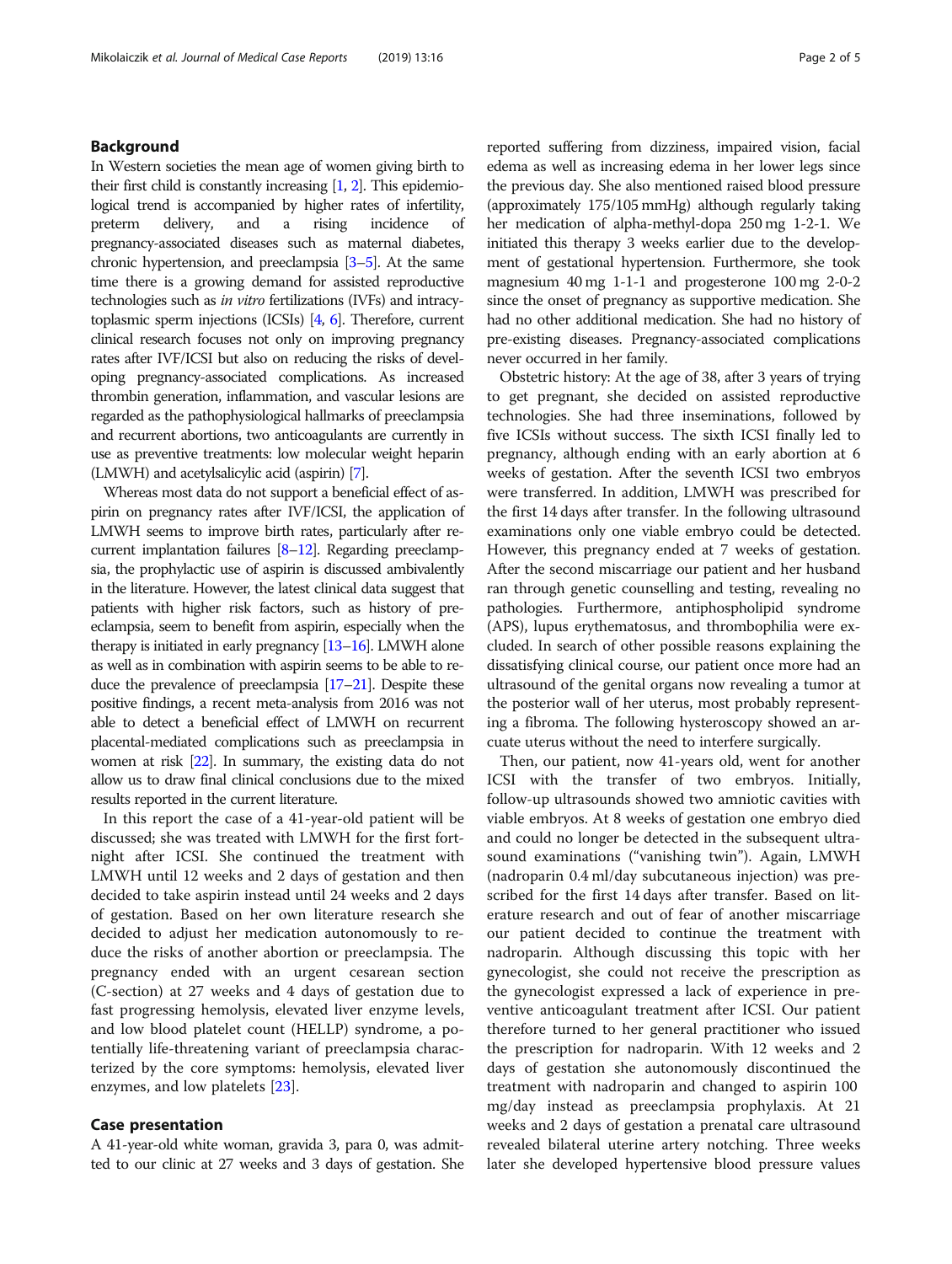leading to hospitalization in our clinic. We initiated an antihypertensive therapy with alpha-methyl-dopa 250 mg as described above. The medication with aspirin was discontinued. To estimate further clinical course, preeclampsia-associated angiogenesis biomarkers were analyzed: The soluble fms-like tyrosine kinase-1 (sFlt-1), an antiangiogenic factor, and the placental growth factor (PlGF), an angiogenic factor. Although the cause of preeclampsia is not yet fully understood, angiogenic imbalance in favor of antiangiogenic factors like sFlt-1 is involved in the pathophysiology of preeclampsia resulting in abnormal remodeling of maternal spiral arteries which finally leads to placental malperfusion [\[24](#page-4-0), [25](#page-4-0)]. The sFlt-1/PIGF ratio already increases before the onset of the clinical symptoms and is therefore used as a predictor for preeclampsia with high sensitive and specific values [\[24](#page-4-0)–[27\]](#page-4-0). Her sFlt-1/PIGF ratio of 276 (physiological sFlt/PIGF ratio < 33) indicated a high risk of developing preeclampsia in the next 4 weeks. We therefore initiated a glucocorticoid prophylaxis with betamethasone for respiratory distress syndrome in case of preterm delivery. After adjusting her blood pressure to 150/80– 100 mmHg our patient was discharged after 7 days.

Finally, at 27 weeks and 3 days of gestation, she again was admitted to our clinic, now with the symptoms described above leading to the diagnosis of preeclampsia. Cardiotocography (CTG) results and obstetric ultrasound were normal apart from an elevated pulsatility index of 1.2 of the umbilical artery Doppler. Bilateral uterine artery notching could still be detected. Our patient's blood work did not show any abnormalities apart from recently elevated lactate dehydrogenase (LDH) values (see Additional file [1](#page-3-0): Table S1). Blood samples were now taken in a close-meshed timescale: within 16 hours transaminases and hemolysis parameters were rapidly increasing and thrombocyte counts were decreasing, thus fulfilling the criteria of a fast progressing HELLP syndrome (see Additional file [1](#page-3-0): Table S1).

An urgent C-section was performed based on maternal indication due to the deteriorating clinical condition of our patient: constantly raised blood pressure > 185/105 mmHg despite additional treatment with nifedipine; growing pain in her upper abdomen; oliguria with increasing leg, arm, and facial edema; beginning somnolence and apathy. At 27 weeks and 4 days of gestation a girl was delivered, weighing 873 g, with Apgar scores of  $8/10/10$ , umbilical cord pH = 7.35. The girl was immediately attended by the department of pediatrics. The uterus in situ appeared to show signs of diffuse myohyperplasia. In addition, several smaller pedunculated uterine fibroids were apparent. Histopathology of the placenta revealed premature ripened chorionic villi and an older circumscribed infarction.

After the C-section our patient was transferred to the intensive care unit (ICU). Postoperative sonography revealed small pleural effusions in both lungs. Diuretic therapy with furosemide rapidly increased urinary excretion. Additional antihypertensive medication with urapidil via syringe pump infusion could be reduced gradually and terminated after 2 days. Perception disorders such as illusory conjunctions in the perception of objects rapidly disappeared. After 2 days she could be transferred to our general ward. She recovered quickly, her blood work normalized. Her blood pressure was adjusted to 140–159/90–99 mmHg with alpha-methyldopa 250 mg 1-0-1. Eight days after the C-section she was able to leave our hospital. We recommended follow-up blood samples and regular blood pressure measurements for the next 6 weeks. Antihypertensive medication should be adjusted if applicable. Furthermore, we suggested 24-hour blood pressure measurements on an annual basis due to the higher prevalence of cardiovascular diseases after preeclampsia [\[28,](#page-4-0) [29\]](#page-4-0).

Apart from a pneumothorax in combination with respiratory distress syndrome within the first days the child did not suffer from any severe complications during her hospital stay. With a weight of 2680 g the healthy girl was finally discharged after 77 days.

## Discussion and conclusion

LMWH is discussed to have a positive influence on birth rates after recurrent implantation failures [\[10](#page-4-0)]. After five unsuccessful ICSIs and one miscarriage our patient received LMWH for the first time. However, two following LMWH-supported pregnancies ended in miscarriage. It can be debated whether she would have had benefited from an application of LMWH after the third unsuccessful ICSI. As among other possible reasons for her recurrent implantation failures and infertility, there are the observed uterine abnormalities: the clinically apparent myohyperplasia which is often caused by endometriosis, as well as the uterine fibroids and the arcuate uterus  $[30-32]$  $[30-32]$  $[30-32]$  $[30-32]$ . These anatomical anomalies alone have a negative effect on pregnancy rates and are not directly affected by LMWH.

Regarding preeclampsia, our patient had the following risk factors: advanced age  $(>40)$ , nulliparity, and ICSI  $[4, 5, 33, 4]$  $[4, 5, 33, 4]$  $[4, 5, 33, 4]$  $[4, 5, 33, 4]$  $[4, 5, 33, 4]$  $[4, 5, 33, 4]$ [34\]](#page-4-0). The early twin pregnancy could have had an adverse effect as well, as multiple pregnancy is known to correlate positively with the incidence of preeclampsia [\[5\]](#page-3-0). However, current data suggest that the vanishing twin phenomenon is associated with small for gestational age babies, preterm delivery, and low birth weight but not preeclampsia [\[35\]](#page-4-0). The circumscribed infarction of the placenta could be a remnant of the vanishing twin. On the other hand, casual pathologies of the development of preeclampsia are occlusive hypertensive lesions in the spiral arteries and inadequate placentation which lead to placental ischemia and finally to infarction of the placenta [[35](#page-4-0)–[39\]](#page-4-0).

Bilateral arterial notching and elevated sFlt-1/PlGF ratio are pregnancy-associated risk factors for the development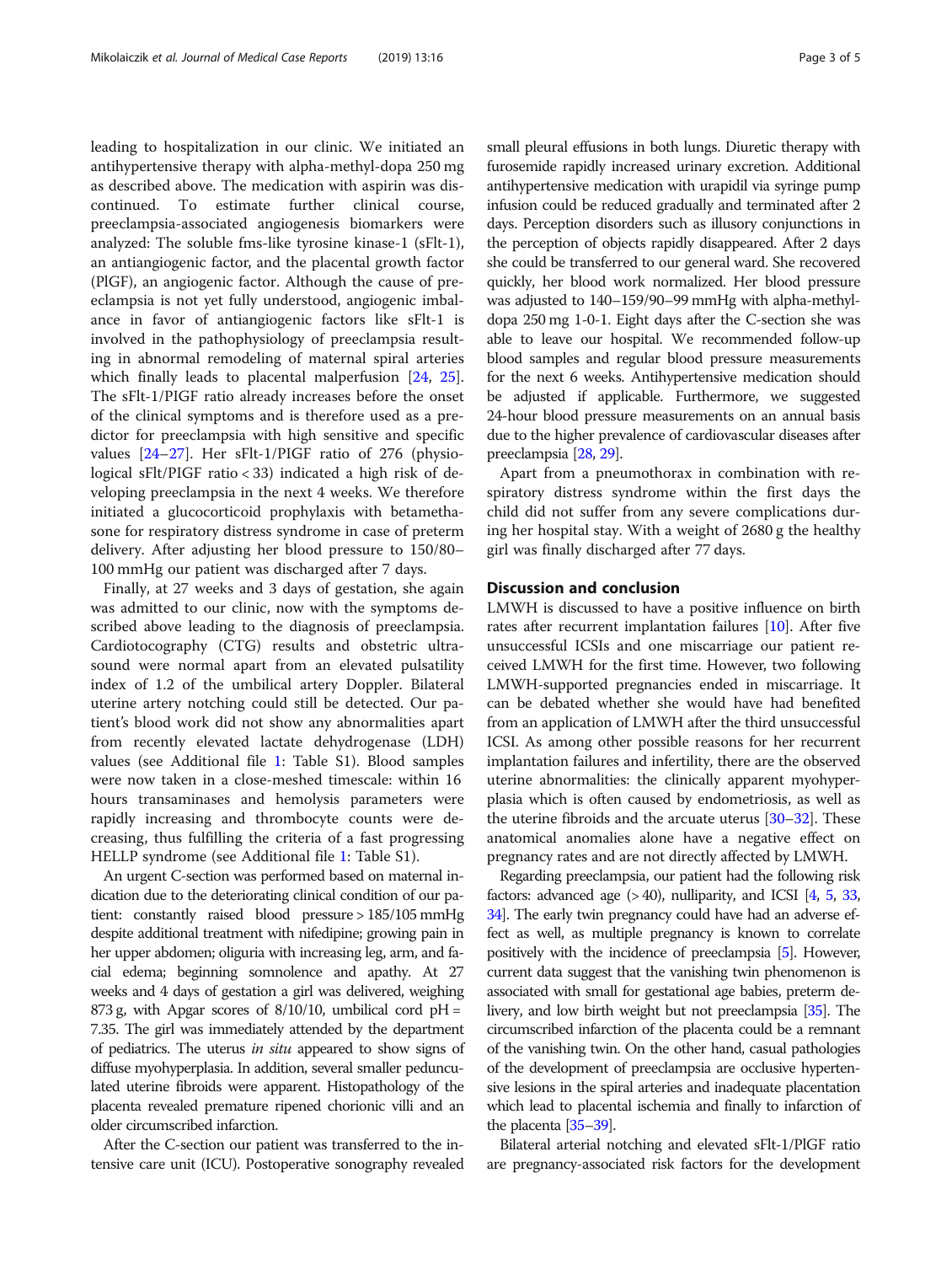<span id="page-3-0"></span>of preeclampsia [\[40](#page-4-0)–[44\]](#page-4-0). With 21 weeks and 2 days of gestation, bilateral arterial notching was detected by umbilical artery Doppler assessment and 3 weeks later, after the development of gestational hypertension, we detected the elevated sFlt-1/PlGF ratio. In synopsis of the pregnancyassociated and anamnestic risk factors, the sFlt-1/PlGF ratio could have been calculated when the bilateral notching was detected at 21 weeks and 2 days of gestation. However, at that time our patient had already taken aspirin autonomously which is the recommended preventive medication of preeclampsia. When we diagnosed the gestational hypertension at 24 weeks of gestation we discontinued this treatment. This decision could be discussed as on the one hand she had not had preeclampsia yet and still faced the increasing probability of developing one. On the other hand she had already shown clear signs of pathophysiological changes, such as the bilateral arterial notching and finally gestational hypertension. This finally led to the conclusion that aspirin as preventive treatment was of no further use. Unfortunately, there are no current data regarding the recommendation of continuing or quitting the medication of aspirin after developing gestational hypertension. A meta-analysis from 2010, however, indicated that low-dose aspirin started at 16 weeks or earlier is not only associated with a reduction in severe preeclampsia and gestational hypertension but also with a reduction in preterm birth [[15](#page-4-0)]. Our patient therefore might have benefited from a continuous application of aspirin. In conclusion, a continuous application of LMWH and aspirin after transfer might have been the best preventive treatment for our patient.

Due to the current demographic trend more patients will face an elevated probability of pregnancy-associated diseases such as preeclampsia. Therefore, there is a need to establish first-trimester screening and a definitive guideline for preventive treatment of preeclampsia in women with risk factors, especially if the case is more complex like the one presented. Moreover, our patient did not receive sufficient medical advice from her pretreating gynecologists concerning the possibilities of improving the birth rate after recurrent implantation failures and preventing the development of preeclampsia. As a result she felt impelled to start a preventive medication on her own based on literature research. Thus, there is not only the need for a guideline but also the need of raising awareness among gynecologists of these contemporary issues.

## Additional file

[Additional file 1:](https://doi.org/10.1186/s13256-018-1943-1) Table S1. Blood sample values since admission. ALT alanine transaminase, AST aspartate transaminase, LDH Lactate dehydrogenase. (DOCX 20 kb)

#### Abbreviations

APS: Antiphospholipid syndrome; Aspirin: Acetylsalicylic acid; Csection: Cesarean section; CTG: Cardiotocography; HELLP: Hemolysis, elevated liver enzyme levels, and low blood platelet count; ICSI: Intracytoplasmic sperm injection; ICU: Intensive care unit; IVF: In vitro fertilization; LDH: Lactate dehydrogenase; LMWH: Low molecular weight heparin; PlGF: Placental growth factor; sFlt-1: Soluble fms-like tyrosine kinase-1

#### Acknowledgements

We sincerely thank the patient of this case report for her support.

#### Funding

No funding was used to write this case report.

#### Availability of data and materials

Data sharing is not applicable to this article as no datasets were generated or analyzed during the current study.

#### Authors' contributions

KM contributed to the literature review, initiated the work, and wrote the manuscript. MR was the primary clinician involved in the assessment and management of this patient and contributed to portions of the manuscript. KHM was the clinical supervisor of this case and together with MP facilitated this case report and contributed to the literature review and participated in the preparation of the manuscript. All authors approved the final form of the manuscript.

#### Ethics approval and consent to participate

Not applicable.

## Consent for publication

Written informed consent was obtained from the patient for publication of this case report and any accompanying images. A copy of the written consent is available for review by the Editor-in-Chief of this journal.

#### Competing interests

The authors declare that they have no competing interests.

#### Publisher's Note

Springer Nature remains neutral with regard to jurisdictional claims in published maps and institutional affiliations.

#### Author details

1 Rottal-Inn-Kliniken Krankenhaus Eggenfelden, Simonsöder Allee 20, 84307 Eggenfelden, Germany. <sup>2</sup>Walter Brendel Centre for Experimental Medicine, Ludwig-Maximilians-Universität München, Marchioninistraße 15, 81377 Munich, Germany. <sup>3</sup>Kliniken Nordoberpfalz AG, Krankenhaus Tirschenreuth, St.-Peter-Str. 31, 95643 Tirschenreuth, Germany. <sup>4</sup>Kliniken Nordoberpfalz AG, Klinikum Weiden, Söllnerstraße 16, 92637 Weiden, Germany.

### Received: 18 March 2018 Accepted: 5 December 2018 Published online: 19 January 2019

#### References

- 1. Mathews TJ, Hamilton BE. Mean Age of Mothers is on the Rise: United States, 2000-2014. NCHS Data Brief. 2016;232:1–8.
- 2. Eurostat Tables, Graphs and Maps Interface (TGM) table. Mean age of women at childbirth and at birth of first child. [http://ec.europa.eu/eurostat/](http://ec.europa.eu/eurostat/tgm/table.do?tab=table&init=1&language=en&pcode=tps00017&plugin=1) [tgm/table.do?tab=table&init=1&language=en&pcode=tps00017&plugin=1.](http://ec.europa.eu/eurostat/tgm/table.do?tab=table&init=1&language=en&pcode=tps00017&plugin=1) Accessed 1 Feb 2017.
- 3. Dunson DB, Baird DD, Colombo B. Increased Infertility With Age in Men and Women. Obstet Gynecol. 2004;103:51–6. [https://doi.org/10.1097/01.AOG.](https://doi.org/10.1097/01.AOG.0000100153.24061.45) [0000100153.24061.45](https://doi.org/10.1097/01.AOG.0000100153.24061.45).
- 4. Lamminpaa R, Vehvilainen-Julkunen K, Gissler M, Heinonen S. Preeclampsia complicated by advanced maternal age: a registry-based study on primiparous women in Finland 1997-2008. BMC Pregnancy Childbirth. 2012; 12(47) <https://doi.org/10.1186/1471-2393-12-47.>
- 5. Duckitt K, Harrington D. Risk factors for pre-eclampsia at antenatal booking: systematic review of controlled studies. BMJ. 2005;330:565. [https://doi.org/](https://doi.org/10.1136/bmj.38380.674340.E0) [10.1136/bmj.38380.674340.E0.](https://doi.org/10.1136/bmj.38380.674340.E0)
- 6. Kupka MS, D'Hooghe T, Ferraretti AP, de Mouzon J, Erb K, Castilla JA, et al. Assisted reproductive technology in Europe, 2011: results generated from European registers by ESHRE. Hum Reprod. 2016;31:233–48. [https://doi.org/](https://doi.org/10.1093/humrep/dev319.) [10.1093/humrep/dev319.](https://doi.org/10.1093/humrep/dev319.)